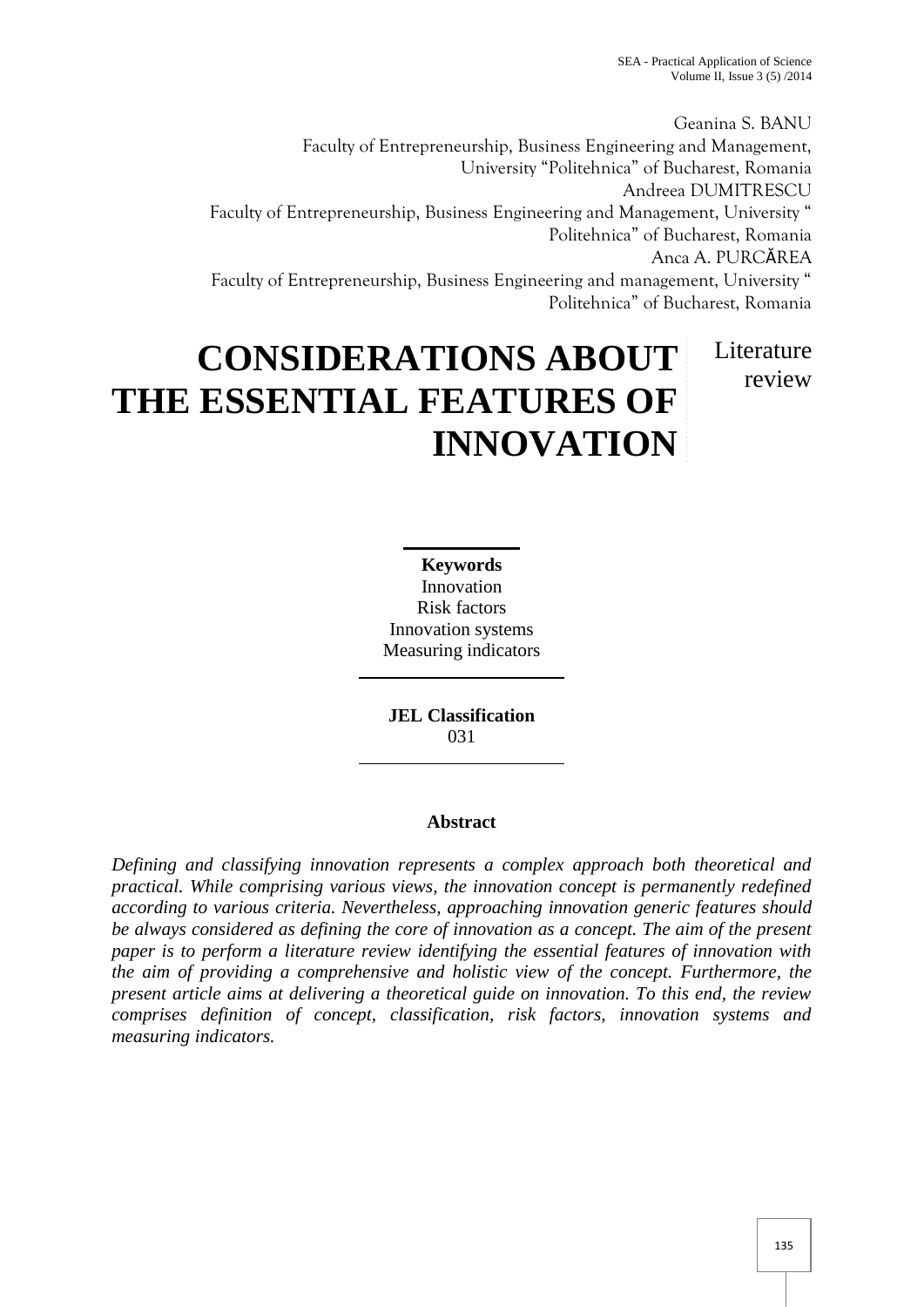#### **1. Introduction**

Innovation is a driver having profound implications in the economic development, while representing a concept under study both from a micro and macroeconomics perspective. Innovation has become an instrument of defining the development policies, while the relation between innovation and accepted veconomic development is well established and Economic economic development is well established and recognized. As in the case of European Union, innovation has become the focus strategy to "pull" the nations out of the economic crisis still unfolding at the international level. Innovation provides a mechanism able to turn a crisis into an opportunity, especially during the periods of recession. In order to insure its proper understanding and use, innovation should be first explored as a concept with the aim of indentifying its essential features.

#### **2. Method**

The method comprises a literature review of both theoretical and practical studies, aiming at identifying the essential features of innovation which are well-established among authors. Moreover, a comparative analysis of various views is performed in order to highlight the concept of innovation and its classification, risk factors, innovation systems and measuring indicators.

#### **3. Results**

In defining innovation, experts such as Malerba and Orsenigo (1997) or Lundvall (2007) recommend to first differentiate innovation from invention. Therefore, while invention refers to a new idea, a new scientific discovery or a new technology or product, innovation represents the effective introduction and commercial use of an invention in the economy. Furthermore, innovation should be understood as the result of a development process which starts with a new idea/invention and concludes with the market uptake of that idea/invention. Schumpeter (1934) which is considered the father of modern innovation views the technical knowledge as representing the result of both invention and innovation. While proposing a holistic view of the two concepts, Urabe (1988) defines innovation as representing the creation of a new idea and its implementation into a product, process or service; that is, the innovation comprises both an invention and its commercialization. Although a unanimous definition does not exist, the innovation concept is permanently redefined according to various criteria specific to each field of application, while the impact of innovation on the organization varies in regards with the productivity, sustainable development and growth and organization performance. Nevertheless, defining the core of innovation concept uses interdependent criteria regardless of the field (Gopalakrishnan & Damanpour, 1997).

In view of understanding and providing core knowledge on innovation, there are numerous attempts worldwide to create an unique reference system on innovation and its features. To this end, various manuals have been created, e.g. Frascati, Oslo, comprising unique definitions unanimously accepted within the O.E.C.D. (Organization for<br>Economic Cooperation and Development) Development) countries, the EU and other participating countries. The Frascati Manual (O.E.C.D., 2002) considers innovation as being only of technological nature and comprising new or significantly improved products and processes which are being developed up to the implementation phase through a series of innovation specific activities, e.g. scientific, technological, organizational, financial, commercial activities. Unlike Frascati Manual, the Oslo Manual (O.E.C.D., 2005) broadens the view on innovation and proposes that it should be regarded as representing the implementation of a product, i.e. goods or services, or process presenting novelty or significant improvement or of a new marketing method or organizational method for improving business practice, the organizing of the work place or the external relations. Furthermore, innovation does not necessarily imply novelty for the entire world, but novelty for the adopting organization; that is, innovation should be new or significantly improved for the organization (Rogers, 1983; O.E.C.D, 2005) and not necessarily for everyone else. Currently, the Oslo Manual represents one of the most relevant sources for standard guidelines on innovation.

Although dating from 1934, the complex and still modern view of J. Schumpeter proposes innovation as a function of entrepreneurship generating "new combinations" of existing resources in order to produce new products and services and also new production, marketing and organizational processes.

While further exploring the essential features of innovation, the classification of innovation reveals various classes based on multiple criteria, the most relevant being: the degree of change it causes, type, impact, ownership and competence (Narvekar & Jain, 2006). Such criteria are being interpreted and combined by authors expressing their view on the matter.

Schumpeter (1934) considers innovation as able to generate radical effects or to support the change. Thus, radical innovations determine major disruptive changes, while incremental innovation continuously facilitates the process of change. This is a first and exhaustive classification of innovation according to the degree of change it produces, allowing for highlighting the impact on the current state of the art through either minor (i.e. incremental innovation) or major changes (i.e. radical innovation) (Urabe, 1988).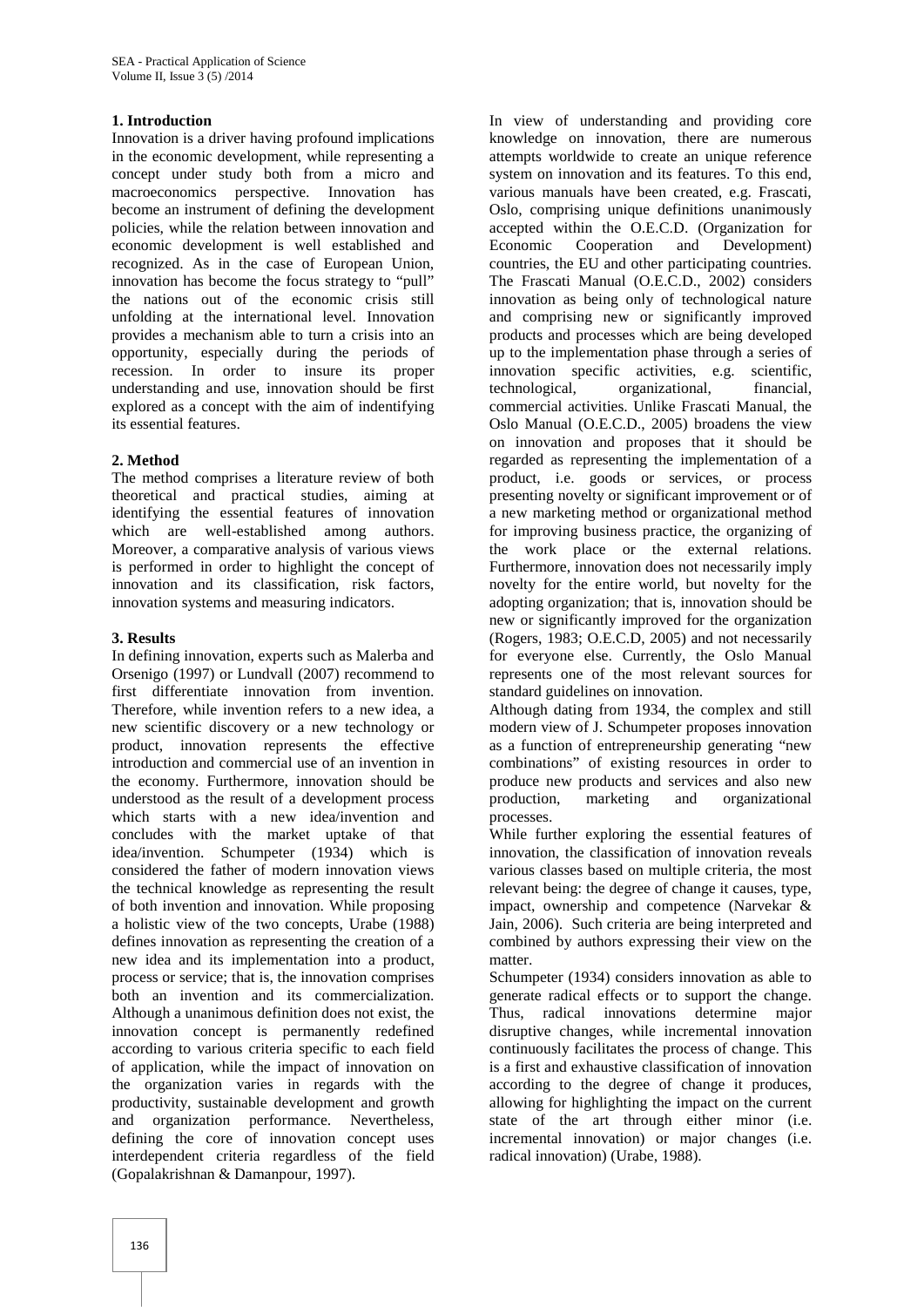The Oslo Manual (O.E.C.D., 2005) proposes a classification according to the degree of novelty, i.e. new to the firm, new to the market, and new to the world. This allows the identification of the initial developers and the adopters of innovation and the market leaders and the followers, while emphasizing the pattern of diffusion.

Classifying innovation according to the degree of change it produces refers always to the incremental or radical attributes of innovation. That is, innovation covers the complete spectrum of change from sustainable or incremental innovation (e.g. functional remodelling) to disruptive or radical innovation (e.g. breakthrough, paradigm shift) (Assink, 2006). Regardless of the proposed classification, innovation takes place on the axis from incremental to radical. While incremental change can be measured using same performance indicators, radical change commences a completely new S-curve, requiring new indicators to measure the performance (Drejer, 2002). Nieto's study (2004) highlights the fact that the impact of incremental innovation through continuous improvements is bigger than that of radical innovation. Furthermore, organizations concentrate approximately 80% of their innovation activities into existing product development and only 20% for the creation of new products. Other studies (Tidd et al., 2005) also emphasize that the benefits of incremental innovation are more often bigger than those of radical innovation occurring occasionally. Radical innovation, that is new to the world or disruptive innovation, represents only 6%- 20% of total innovation. While radical innovation is important and takes place more frequently in the initial development stages of a new industry, incremental innovation and its cumulative effects coming from minor changes made to well established products bring bigger competitive advantage and have a bigger economic impact.

Another well-established and accepted more intricate classification further establishes product, process, marketing and organizational innovation (Nieto, 2004; O.E.C.D, 2005, Tidd et al., 2005). Product innovation represents the products and services offered by an organization (Tidd et al., 2005). That is, product innovation allows for improving offers which are already existing and established on the market in order to increase their performance, utility or other features and to reduce costs (Moore, 2004). The Oslo Manual (O.E.C.D., 2005) proposes an exhaustive definition of product innovation in the sense of representing the introduction of a new or significantly improved good or service in terms of characteristics and intended uses (e.g. improvements in technical specifications, components and materials, incorporated software).

Unlike product innovation, process innovation represents a change in the way products or services are created or delivered (Tidd, Bessant & Pavitt, 2005). Moore (2004) underlines that process innovation allows creating more efficient and productive processes for well-established offers which already exist on the market. The Oslo Manual (O.E.C.D, 2005) views process innovation as representing the implementation of new or significantly improved production or delivery methods, including significant changes in respect to technologies, equipments and/or software. In terms of marketing innovation, same Oslo Manual defines it as "the implementation of a new marketing method involving significant changes in product design or packaging, product placement, product promotion or pricing" such as changing product form without altering functionality, the first introduction of a franchising system, the first use of significantly different media or techniques, new branding, price differentiation strategies, etc. Furthermore, organizational innovation is viewed as representing "the implementation of a new organizational method in the firm's business practices, workplace organization or external relations", such as new methods for organizing work procedures, new practices for learning, knowledge sharing and knowledge codifying within the firm, new types of collaboration with research organizations or customers, first time outsourcing or subcontracting of business activities, etc.

While moving forward with present exploratory view on innovation, the innovation process is briefly analyzed. That is because in the opinion of authors, the innovation process always requires a separate study due to its complexity and importance. Considering that the innovation process does not comprise a single event, but an interconnected series of activities, Rogers (1983) defines it as comprising all decisions, activities and their impact taking place at the moment of recognising a need or problem, during research, development and commercialisation of an innovation, during the diffusion and adoption of an innovation by users, up to the consequences it generates. That is, the innovation process must supervise how *innovative ideas* are being developed and implemented by *people*, which are engaged in *transactions or relations* with other people, while making the necessary adjustments to obtain the desired results and working in continuously changing institutional and organisational *contexts* (Van de Ven, 1995). Although innovations vary due to criteria such as size, degree of novelty and nature, the innovation processes are essentially similar to all organisations. It is this feature that allows the modelling of the innovation process (Tidd et al., 2005).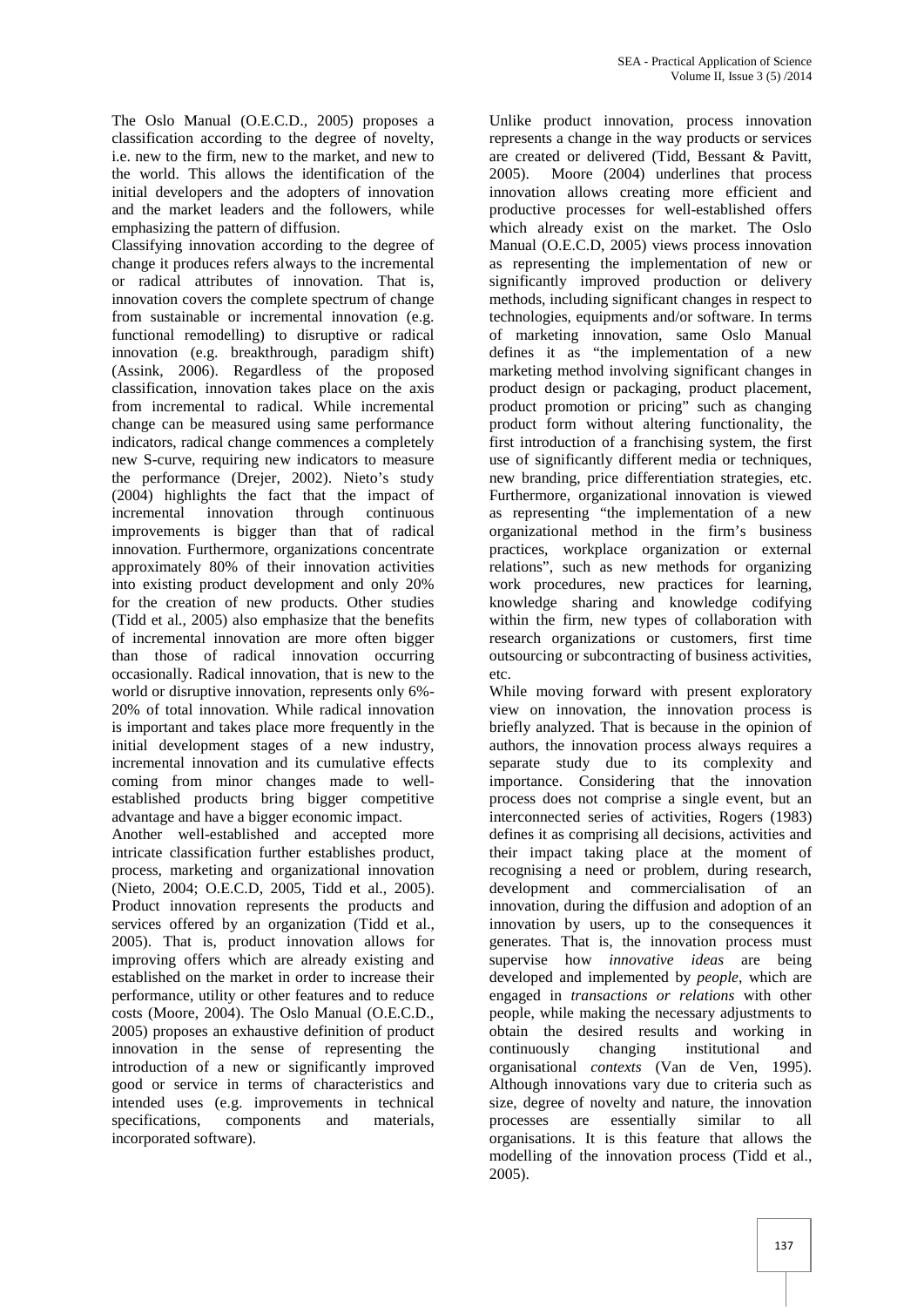In order to facilitate the market uptake of innovation by modelling the innovation process, it is crucial to identify and control the factors affecting the success of innovation. Tidd et al., 2005, emphasize that the effectiveness in managing innovation depends on establishing and continuously improving efficient routine processes and activities. To this end, the innovative organisations must be capable of recognising and understanding efficient routine processes and activities and of facilitating their implementation within the organisation. Various factors having impact on the success or failure of innovation have been identified in the literature, as presented in Table 1. Regardless of various existing classifications, it can be observed that these factors are having effects beyond the innovation process, moving up to the organisation itself and also to the external business environment.

When exploring the innovation concept, the innovation system should be underlined. The notions of innovations system and national innovation system were first introduced and developed by Freeman (1982) based on Friedrich List's idea proposing "the national system of political economy" in 1841. The innovation system emphasizes that the technology and information flux between individuals, enterprises and institutions represents the key of the innovation process. The innovation system comprises the main entities involved in various innovation activities, starting with universities and private companies to public agencies. These entities are affected by complex factors determining the success or failure of the innovation process, respectively financial markets, institutional factors, social and organisational factors, educational factors, organisation's strategies, competitiveness on the national and international market. The innovation system is based on the necessity for interaction between the various entities needing to transform an idea into a new product, process or service. These entities play distinct roles yet are working together in the effort of achieving common objectives, thus triggering the need for a common vision on innovation between industries, research communities and governments. Schrempf, Kaplan and Schroeder (2013) identify four categories of innovation systems: national systems of innovation, regional systems of innovation, sectoral system of innovation and technological innovation systems. The Oslo Manual (O.E.C.D., 2005) establishes the national system of innovation, the regional system of innovation and the international system of innovation.

The national system of innovation represents the set of institutions and knowledge flows playing a crucial role in economic progress. It allows for placing innovation at the heart of policy making.

As innovation is usually not homogenous at national level, complementary approaches have been developed based either on a geographical dimension (i.e. regional innovation systems focusing on and exploring in more detail the relationship between technology, innovation and localised industry, research entities and institutions) or concentrating on a specific technology spanning multiple industrial sectors (i.e. technological innovation systems) or on an industrial sector entirety comprising various technologies (i.e. sectoral innovation systems) (Schrempf, Kaplan and Schroeder, 2013). When exploring the key features of innovation, the measuring instruments are also reviewed. They allow for assessing the innovation both at the level of the organisation and at political level. Currently, there is no unique mechanism or indicator for measuring the innovation performance at organisation level. The classic indirect indicators employed are the research and development (R&D) expenditure, i.e. input of the innovation process, and patents, i.e. output of the innovation process (Falvey, Foster & Memedovic, 2006). Above indicators are not efficient if used alone because of various disadvantages, e.g. R&D expenditure does not always relate to successful innovation, while patents are not always employed to protect innovations. Direct indicators are also used to measure innovation at organisation level, such as the number of innovations and/or innovative activities within the organisation. As in the case of indirect indicators, direct indicators are not efficient if employed alone, e.g. number of innovations does not cover failed innovation. A study by McKinsey & Company (2008) assessing the innovation metrics identifies a portfolio of thirteen most used indicators for measuring innovation at organisation level. While concluding that indicators measuring the outputs of the innovation process are being mostly utilized by companies, the study also highlights that it is the use and combination of multiple indicators (as depicted in figure 1) that allows for strategically guide the innovation activities and the resources distribution in order to insure the success of innovation. Unlike metrics used at organisation level, measuring innovation at political level concentrates on the competitive advantage of a country or a region. Grupta (2009) synthesises the indicators utilized to measure innovation at political level and indentifies the following categories:

**-**Aggregate Innovative Indices. This approach focuses on understanding the innovation process and on assessing the critical factors of innovation. It presents advantages such as the use of numerous innovation factors for collecting data, and disadvantages such as limited collection of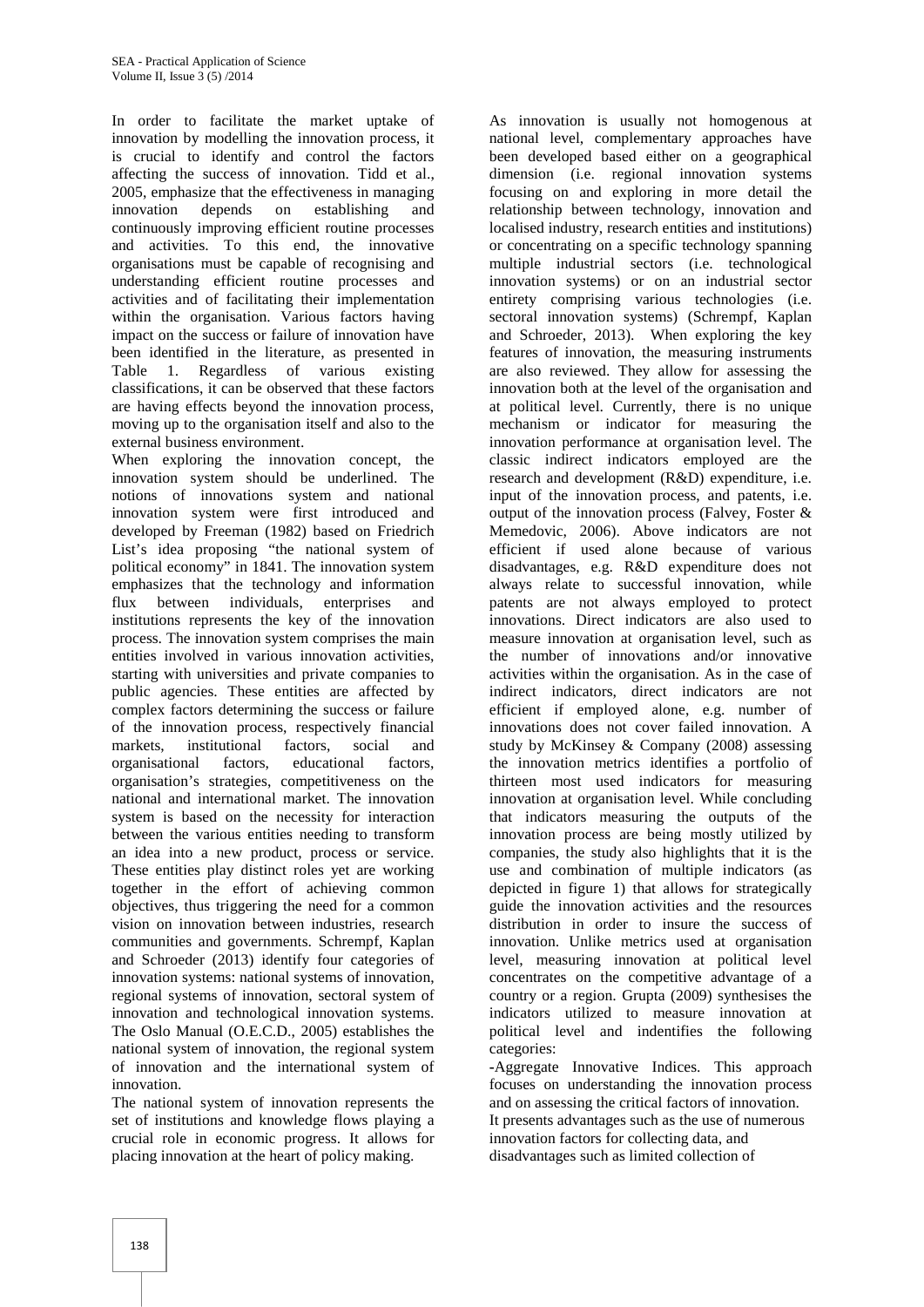financial data, the use of mostly qualitative data, limited production of scorecards.

-Contribution of Intangibles to Growth. This approach measures the total investment in intangible assets and its contribution to growth. It correlates the GDP (Gross Domestic Product) and consumption based on the estimation of investment in intangible assets. The method has advantages such as showing the impact of not considering intangibles as investment, and disadvantages such as obtaining only estimations. Table 2 lists some of the most employed indicators for measuring the innovation at political level, respectively at regional, national and international level, allowing for evaluating and comparing the performance of the innovative activities.

#### **4. Discussion**

The importance of innovation demands for a comprehensive and holistic understanding of the essential features of innovation.

J. Schumpeter's (1934) still up-to-date and comprehensive definition of innovation is applicable in terms of identifying the four dimensions of innovation, i.e. new product, process, organizational method and marketing method. The innovation should be differentiated from invention; that is, innovation represents the development path followed to achieve the market uptake of an invention. Furthermore, unlike invention, innovation can bring novelty for the organization and not necessarily for the world.

Although the literature presents numerous classifications of innovation, the well-established features of innovation from this perspective are incremental and radical and technological and nontechnological. Regardless of type, all innovation takes place on the axis of change from incremental to radical, while being under the influence of the business environment, i.e. radical innovation is being influenced by more factors than incremental innovation, thus having more profound and bigger effects. In terms of development and progress, both minor and major changes determined by innovation are just as important. While minor change can generate improvements of functional, operational or safety nature in products, services or processes, a major change can determine a paradigm shift and further innovation due to its revolutionary nature. The impact of innovation can determine changes in the market structure, it can create new markets or it can replace existing products.

While incremental and radical innovation represents a "superclasification" of innovation, a more intricate classification reveals the following types: product, process, marketing and organisational innovation, all of them taking place on the axis from incremental to radical.

As it represents a very important and complex feature of innovation comprising all stages and

activities aiming at facilitating the delivery of an idea to the market, the innovation process should be explored as a separate study highlighting the models of innovation.

Due to its nature, innovation inevitably involves high risk activities. In order to be successful, management must strongly guide the innovation process, while mitigating the related risk factors. That is, successful innovation process requires the identification and understanding of all factors acting from within and mostly from outside the process itself and determining the success or failure of innovation.

The innovation is also approached through innovation systems which are based on the flow of information and technology between individuals, industry, research organisations and institutions at national, regional, industrial and sectoral level. This approach allows for establishing a political and organisational framework for understanding, analyzing and improving the innovation process.

Innovation performance requires measuring both at organisation and political level (i.e. regional, national and international). Although there is no unique measuring indicator either at organisation or political level, several indicators are being employed for evaluating innovation with the aim of improving the performance. Further development is needed in order to create more precise instruments.

The identified features of innovation allow for creating a map in exploring the essence of innovation with the aim of understanding the concept and its applicability for maximizing innovator's growth.

### **Acknowledgement**

The work has been funded by the Sectoral Operational Programme Human Resources Development 2007-2013 of the Ministry of European Funds through the Financial Agreements POSDRU/159/1.5/S/132397 and POSDRU/159/1.5/S/134398.

#### **References:**

- [1] Assink, M. (2006). Inhibitors of disruptive innovation capability: a conceptual model, *European Journal of Innovation Management,* Vol. 2 (Issue No. 9), pp. 215-233.
- [2] Cooper, R.G. (1999). From experience: The invisible success factors in product innovation. *Journal of Product Innovation Management*, Vol. 16 (Issue no. 2), pp 115-133, Advance online publication. doi: http://www.stage gate.com/downloads/wp/wp\_19.pdf
- [3] Drejer, A. (2002). Situation for innovation management: towards a contingency model, *European Journal of Innovation Management*, vol. 5, (Issue No. 1), Advance online publication. doi: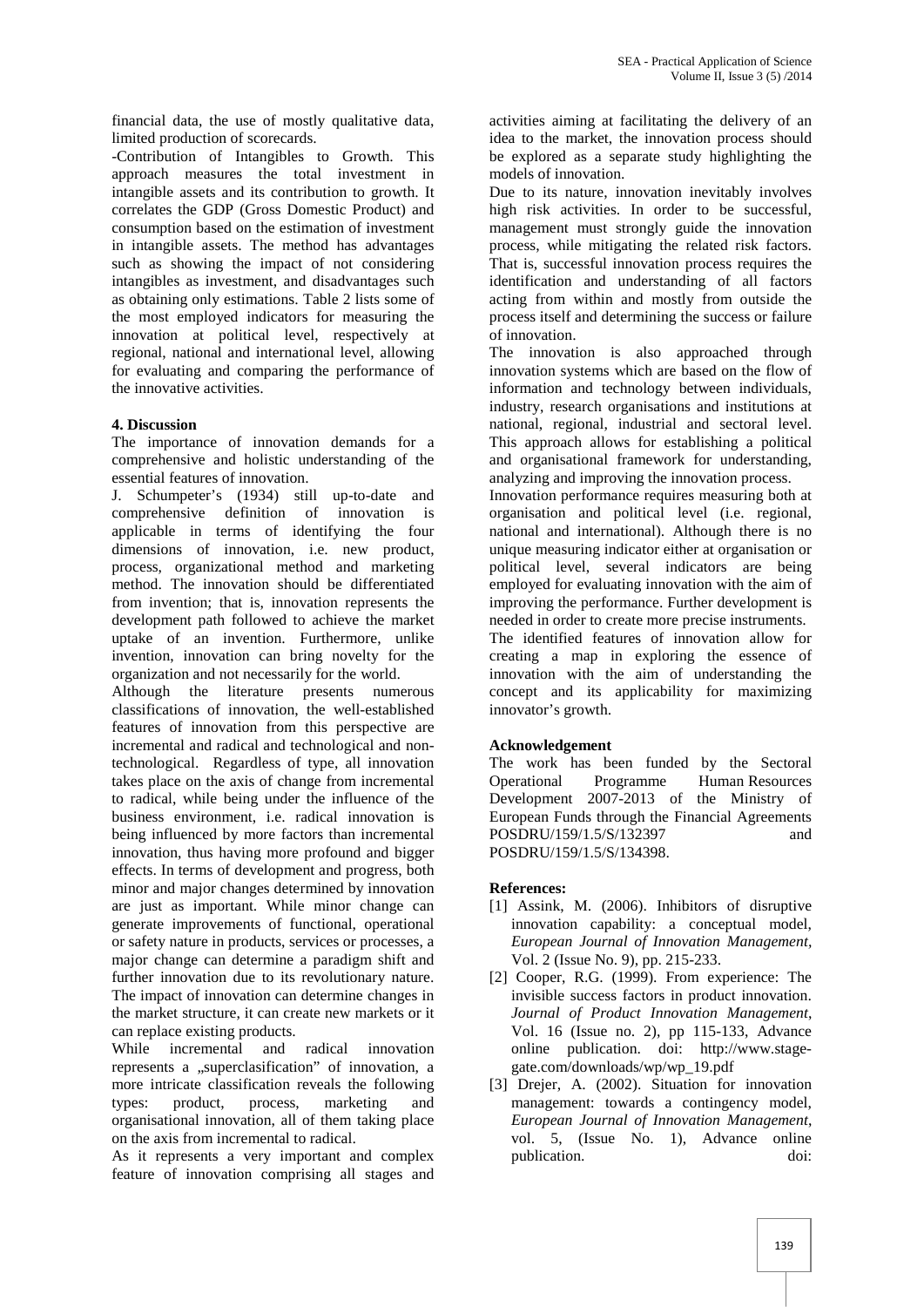http://www.emeraldinsight.com/journals.htm?ar ticleid=872513, pp. 4-17.

- [4] Falvey, R., Foster, N., Memedovic, O. (2006). *The role of intellectual property rights in technology transfer and economic growth: Theory and evidence*. Vienna: United Nations Industrial Development Organization.
- [5] Freeman, C. (1982). Technological infrastructure and international competitiveness. *Draft paper submitted to the OECD Ad hoc group on Science*, *technology and competitiveness*. Retrieved from http://www.sinal.redesist.ie.ufrj.br/globelics/pdf s/GLOBELICS\_0079\_Freeman.pdf
- [6] Gopalakrishnan, S. & Damanpour, F. (1997). A review of innovation research in economics, sociology and technology management. *Omega, vol. 25,* (Issue No. 1), pp. 15-28.
- [7] Grupta, A. (2009). *A Study of Metrics and Measures to Measure Innovation at Firm Level & at National Level,* Retrieved from http://www.imri.dauphine.fr/fileadmin/mediathe que/centres/IMRI/2009-03.pdf
- [8] Hollanders, H., Tarantola, S. (2011). *Innovation Union Scoreboard 2010 – Methodology report*, Retrieved from  $\sim$ http://ec.europa.eu/enterprise/policies/innovatio n/files/ius-methodology-report\_en.pdf
- [9] Keizer, J. A., Halman, J. I. M. (2007). Diagnosing risk in radical innovation projects. *Research Technology Management,* Volum 50 (Issue No. 5), pp. 30-36.
- [10] Kimberly, J. R., Evanisko, M. J. (1981). Organizational innovation: the influence of individual, organizational, and contextual factors on hospital adoption of technological and administrative innovations. *Academy of Management Journal.* Volum 24 Issue No. 4), pp. 689-713.
- [11] Kwon, T.H., Zmud, R.W. (1987). Unifying the fragmented models of information systems implementation. In R.J. Boland and Hirschheim, R.A., (Eds). *Critical Issues in Information Systems Research*, pp. 887-898. New York: John Wiley.
- [12] Lundvall, B.-A., (2007). Introduction to central concepts in innovation management and innovation research. *Sciences-po MPA*. Advance online publication. doi:
- http://www.globelicsacademy.org/2011\_pdf/Lundv all%20-

%20Introduction%20on%20Innovation.pdf

- [13] Malerba, E., Orsenigo, L. (1997). Technological Regimes and Sectorial Patterns of Innovative Activities. *Industrial and Corporate Change, 6*, pp. 83-117.
- [14] McKinsey & Company (2008): *McKinsey Global Survey results: Assessing Innovation Metrics*. *McKinsey Quarterly*. Retrieved from http://innovbfa.viabloga.com/files/McKinseyQu

aterly\_\_\_assessing\_innovation\_metrics\_\_\_oct\_ 2088.pdf

- [15] Moore, G. A. (2004). Darwin and the Demon: Innovating within Established Enterprises (cover story). *Harvard Business Review,* vol. 82 (Issue No. 7/8), pp. 86-92.
- [16] Narvekar, R. S. & Jain, K. (2006). A new framework to understand the technological innovation process. *Journal of Intellectual Capital,* vol. 7 (Issue No. 2), pp. 174-186.
- [17] Nieto, M. (2004). Basic propositions for the study of the technological innovation process in the firm, *European Journal of Innovation Management*, vol. 7, (Issue No. 4), pp. 314-324.
- [18] OECD (2002). *Frascati Manual: Proposed Standard Practice for Surveys on Research and Experimental Development.* Paris: OECD Publishing, ISBN: 9264199039, pp. 18.
- [19] OECD (2005). *Oslo Manual: Guidelines for Collecting and Interpreting Innovation Data 3rd Edition*. *The measurement of Scientific and Technological Activities*. Paris: OECD Publishing, ISBN: 9789264013087.
- [20] Rogers, E. M. (1983). *Diffusion of Innovations.* Third Edition. New York: THE FREE PRESS, ISBN: 0029266505.
- [21] Schumpeter, J. (1934). *The Theory of Economic Development*. Cambridge, Mass: Harvard University Press, Boston.
- [22] Tidd, J., Bessant, J., & Pavitt, K. (2005). *Managing Innovation. Integrating technological, market and organizational change,* Third edn., UK: John Wiley & Sons Ltd., ISBN: 0470093269 (PB).
- [23] Urabe, K. (1988). *Innovation and the Japanese Management System in Innovation and Management: International Comparisions*. Berlin: K. Urabe, J. Child, & T. Kagono, eds., Walter de Gruyter & Co..
- [24] Van de Ven, A.H. (1995). Managing the process of organizational innovation. In G.P. Huber and W.H. Glick, (eds.) Oxford University Press. *Organizational Change and Redesign*, pp. 269-294.
- [25] Yin, J., X. (1985). *Factors affecting invention and innovation in science technology: Implications for the People's Republic of China*. Alfred P. Sloan School of Management – Massachusetts Institute of Technology. Retrieved from: http://dspace.mit.edu/bitstream/handle/1721.1/4 7927/factorsaffecting00yinj.pdf?sequence=1
- [26] Schrempf, B., Kaplan, D., Schroeder, D. (2013). National, Regional, and Sectoral Systems of Innovation – An overview, Report for FP7 Project "Progress". doi: www.progressproject.eu
- [27] The Global Innovation Index (2014). Available online https://www.globalinnovationindex.org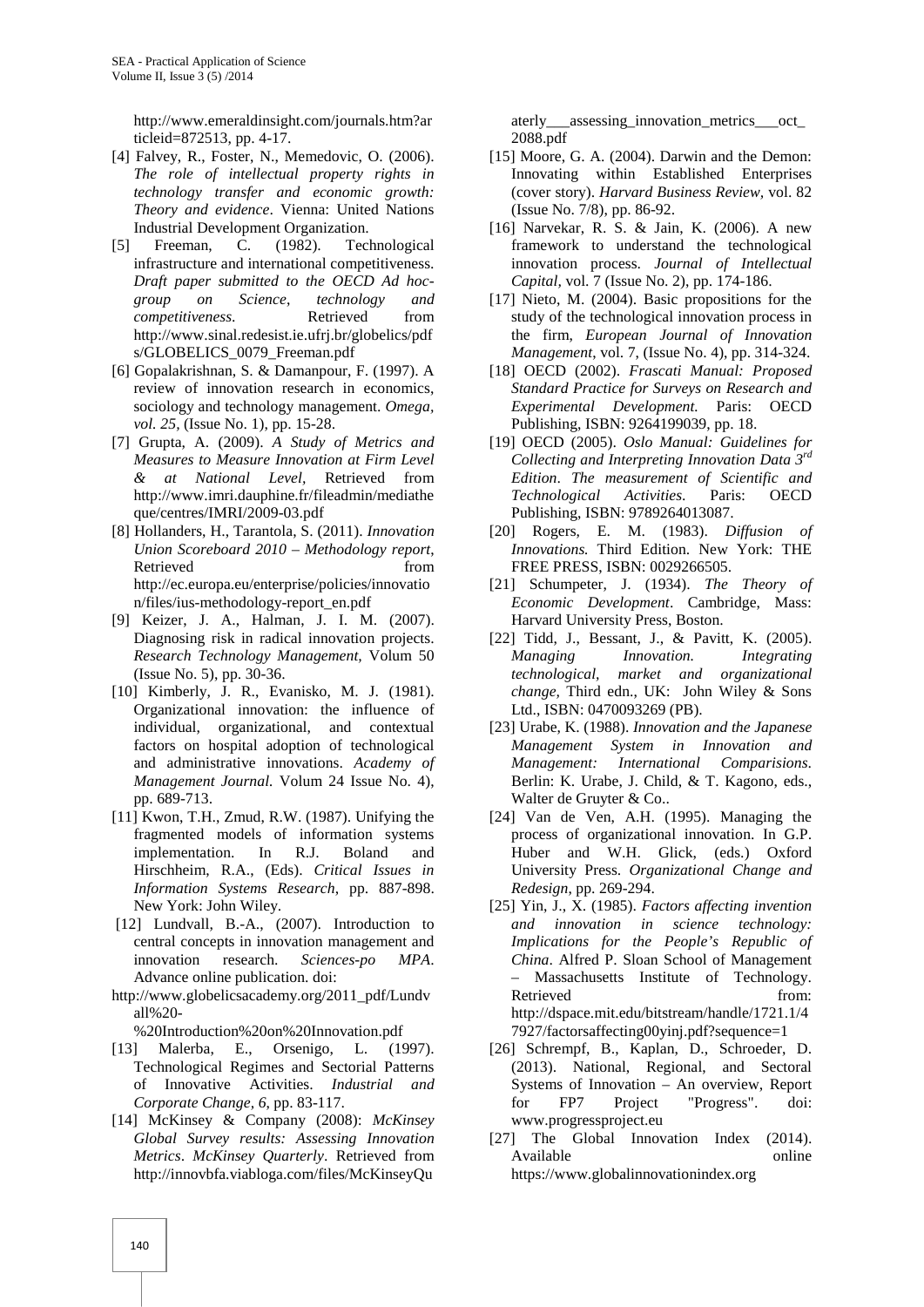Table No. 1 *Factors determining the success or failure of innovation*

| <b>Authors</b>                              | <b>Factors</b>                                                                                                                                                                                                                                                                                                                                                                                                                                                                                                                                                                                                                                                                                         |  |
|---------------------------------------------|--------------------------------------------------------------------------------------------------------------------------------------------------------------------------------------------------------------------------------------------------------------------------------------------------------------------------------------------------------------------------------------------------------------------------------------------------------------------------------------------------------------------------------------------------------------------------------------------------------------------------------------------------------------------------------------------------------|--|
| <b>Kimberly &amp;</b><br>Evanisko (1981)    | Individual factors; Organisational factors and Contextual (business environment) factors.                                                                                                                                                                                                                                                                                                                                                                                                                                                                                                                                                                                                              |  |
| <b>Freeman</b><br>(1982)                    | Financial markets; Institutional factors; Social factors; Organisational factors; Educational<br>factors; Organisation's strategies; Competitiveness on the national and international market                                                                                                                                                                                                                                                                                                                                                                                                                                                                                                          |  |
| <b>Yin (1985)</b>                           | Internal factors: Characteristics of the academic areas; Personnel structure; Managerial strategy;<br>Internal policy; Organisational form; Scale of unit (size). External factors: Environmental<br>conditions (i.e. technological climate, national policy, industry characteristics); Market incentives<br>(i.e. demand-pull innovation, technology-push innovation, users as innovators); Internal and<br>external communication (i.e. channels of communication, necessity of communication, possibility<br>of communication); Government role.                                                                                                                                                   |  |
| <b>Kwon &amp; Zmud</b><br>(1987)            | Individual factors; Task-related factors; Innovation-related factors; Organisational factors and<br><b>Environmental factors.</b>                                                                                                                                                                                                                                                                                                                                                                                                                                                                                                                                                                      |  |
| <b>Cooper (1999)</b>                        | Solid up-front homework – to define the product and justify the project; Voice of the customer –<br>a slave-like dedication to the market and customer inputs throughout the project; Product<br>advantage – differentiated, unique benefits, superior value for the customer; Sharp, stable and<br>early product definition - before development begins; A well-planned, adequately-resourced and<br>proficiently-executed launch; Tough go/kill decision points or gates – funnels not tunnels;<br>Accountable, dedicated, supported cross-functional teams with strong leaders; An international<br>orientation-international teams, multi-country market research and global or "glocal" products. |  |
| $O.E.C.D - Oslo$<br><b>Manual (2005)</b>    | Economic factors (e.g. costs and demand); Enterprise specific factors (e.g. skilled personnel and<br>knowledge); Legal factors (e.g. regulations and tax rules); Enterprise's ability to appropriate the<br>gains of their innovation activities (e.g. protection of innovation from imitation by competitors).                                                                                                                                                                                                                                                                                                                                                                                        |  |
| <b>Keizer &amp;</b><br><b>Halman (2007)</b> | New product performance according to specification; Reliability of suppliers; New product<br>adaptation by consumers; Internal organisation; Knowledge; Project management.                                                                                                                                                                                                                                                                                                                                                                                                                                                                                                                            |  |

Table No. 2

*Innovation measuring indicators employed at political level*

| <b>Indicator</b>                                                                             | <b>Description</b>                                                                                                                                                                                                                                                                                                                                                                                                                                                                                                                                                                                                  |
|----------------------------------------------------------------------------------------------|---------------------------------------------------------------------------------------------------------------------------------------------------------------------------------------------------------------------------------------------------------------------------------------------------------------------------------------------------------------------------------------------------------------------------------------------------------------------------------------------------------------------------------------------------------------------------------------------------------------------|
| <b>Trend Chart on</b><br><b>Innovation in Europe</b><br>(TCI)                                | It was developed by the European Commission (EC) in 1998 with the aim of<br>monitoring the policies on innovation and their changes within Member States. It<br>represents a statistical analysis made by Eurostat using the methodology of the<br>Oslo Manual.                                                                                                                                                                                                                                                                                                                                                     |
| <b>Indicators created by</b><br>O.E.C.D. which are<br>complementary to<br><b>Oslo Manual</b> | While the Oslo Manual is measuring innovation at firm's level, other indicators,<br>manuals and quidelines have been conceived by O.E.C.D. for measuring the<br>innovation at political level:<br>Proposed Standard Practice for Surveys of Research and Experimental<br>Development - Frascati Manual, 2002<br>Handbook on Economic Globalisation Indicators, 2005<br>$\overline{\phantom{a}}$<br><b>Measuring Productivity Manual, 2001</b><br>$\overline{\phantom{a}}$<br>Guide for Information Society Measurements and Analysis, 2005<br><b>Framework for Biotechnology Statistics, 2005</b><br>$\blacksquare$ |
| <b>European Innovation</b><br><b>Scoreboard (EIS)</b>                                        | It was developed at the initiative of the EC starting with 2000 with the aim of<br>evaluating by comparison the level of innovation performance of the Member<br>States and of the European Union (EU) in comparison with various zones and<br>countries beyond EU. This aggregate indicator synthesises the level of innovation<br>with the help of 29 innovation indicators categorized in three main blocks, i.e.<br>enablers, firm activities and outputs indicators (Grupta, 2009; Hollanders &<br>Tarantola, 2011).                                                                                           |
| <b>Innovation Union</b><br><b>Scoreboard (IUS)</b>                                           | It was developed at the initiative of the EC, being employed within the EU and in<br>other states. It allows for performing a comparative evaluation of the research<br>and development level of performance and of the strengths and weaknesses of the<br>innovation systems of nations. This aggregate indicator comprises 25 innovation<br>indicators grouped in three main blocks, i.e. enablers, firm activities outputs                                                                                                                                                                                       |